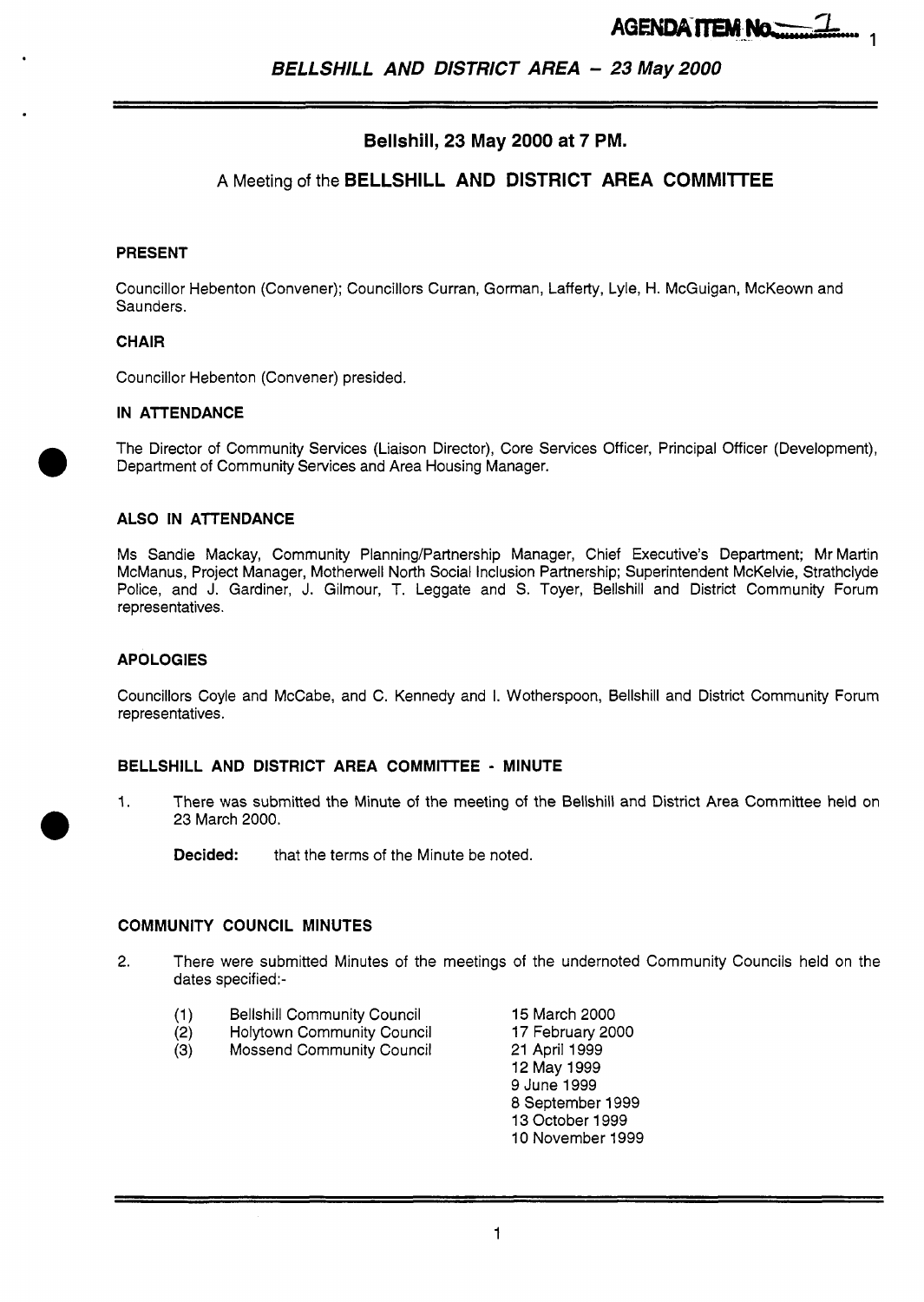**(4)** New Stevenston Community Council 12 April 2000

**Decided:** that the terms of the Minutes be noted.

## **SOCIAL INCLUSION** - **PRESENTATION BY CHIEF EXECUTIVE'S DEPARTMENT**

3. The Convener welcomed to the meeting Ms. Sandie Mackay, Community Planning/Partnership Manager, Chief Executive's Department and Mr. Martin McManus, Project Manager of the Motherwell North Social Inclusion Partnership who had been invited to attend for the purposes of making a presentation on Social Inclusion.

After Ms. Mackay's introductory remarks, Mr. McManus gave a presentation on the subject of Social Inclusion in general and the Motherwell North Social Inclusion Partnership in particular, parts of which are within the Bellshill and District area.

There then followed a question and answer session at the conclusion of which the Convener thanked Ms. Mackay and Mr. McManus for the informative presentation.

**Decided:** that the presentation be noted.

## **REMIT FROM COMMUNITY SERVICES COMMITTEE OF 2 MAY 2000** - **NORTH LANARKSHIRE COUNCIL STRATEGY FOR YOUNG PEOPLE** - **FINANCIAL ASSISTANCE TO MEMBERS OF SCOTTISH YOUTH PARLIAMENT**

**4.** With reference to paragraph 29 of the Minute of the meeting of the Community Services Committee held on 2 May 2000 when that Committee approved the allocation of *f8,000* to support travel, accommodation, training and administration costs associated with young people in North Lanarkshire involved in the Scottish Youth Parliament and remitted the report to the Social Inclusion Committee and all Area Committees for their information and interest, there was submitted the said report dated 14 March 2000 by the Director of Community Services thereon.

## **Decided:**

- (1) that the terms of the report be noted, and
- **(2)** that North Lanarkshire Members of the Scottish Youth Parliament be invited to make a presentation on their role to a future meeting of the Committee.

## **BELLSHILL AND DISTRICT COMMUNITY FORUM**

**5.** With reference to paragraph 6 of the Minute of the meeting of this Committee held on 23 March 2000, there was submitted a report (docketed) dated 8 May 2000 by the Liaison Director advising (1) that a meeting was held between representatives of the Community Services Department and 6 Community Forum representatives on **4** May 2000 when discussions took place with regard to re-establishing links and effective communication between the Area Committee and the Community Forum; (2) that the Forum members in attendance had (a) indicated that the most pressing issue was to clarify whether those individuals who were nominated as Forum representatives previously were still in a position to participate, and (b) requested the Liaison Director to write to all Forum representatives requesting confirmation of the situation with regard to membership, and (3) that the timescale for responding has been set as Friday, 26 May 2000.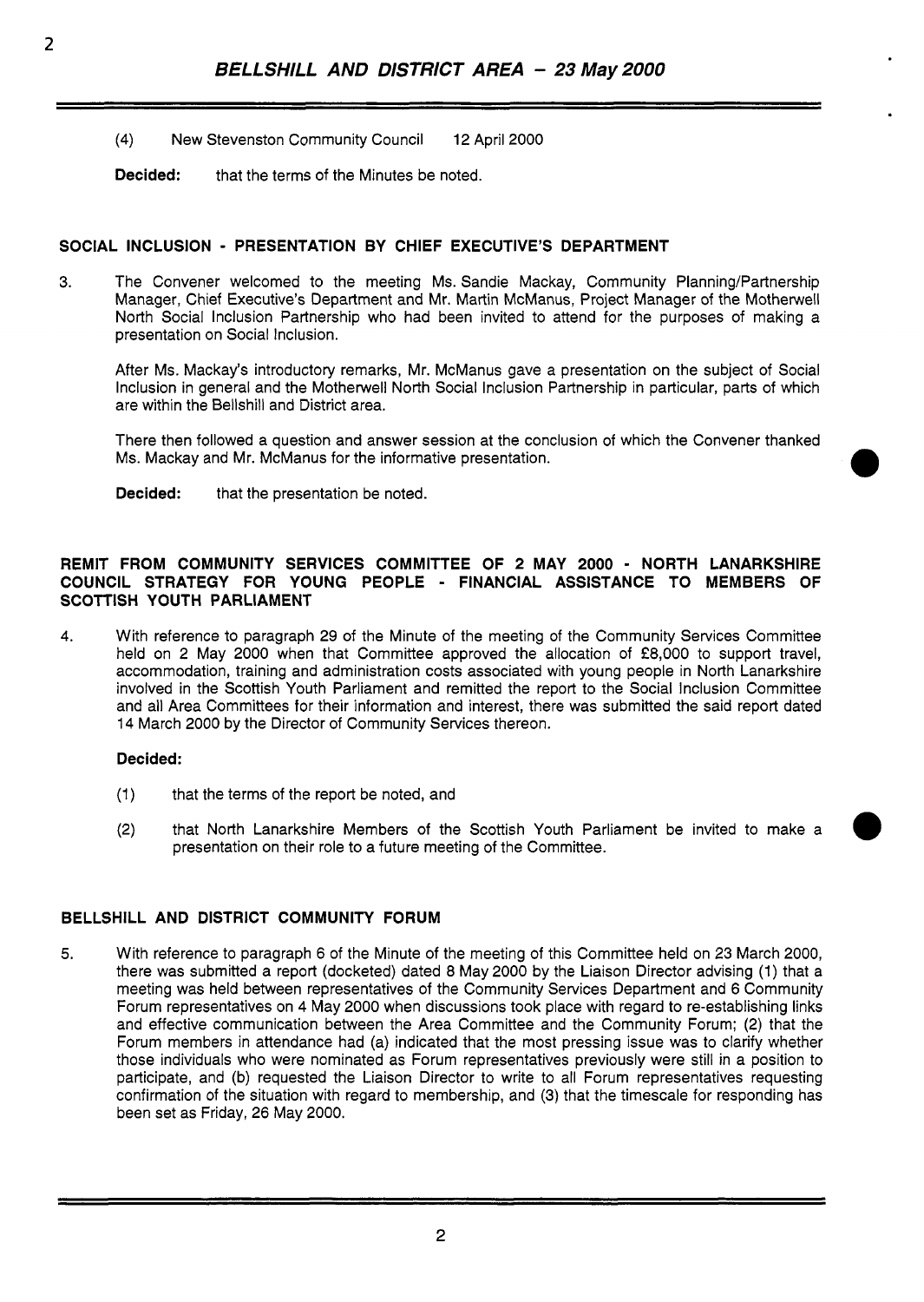## **Decided:**

- (1) that the Liaison Director submit a further report to the next meeting of the Area Committee with an update on the re-establishment of the Bellshill and District Community Forum, and
- (2) that the contents of the report be otherwise noted.

## **ESTATE BASED INITIATIVES 2000/2001**

- **6.** There was submitted a report (docketed) dated **4** May2000 by the Acting Director of Housing and Property Services regarding Estate Based Initiative Projects identified by the Local Area Housing Offices (1) indicating that a budget provision of €18,200 had been allocated for Estate Based Initiative projects in the Bellshill area and £7,500 for the Viewpark area; (2) advising that the projects identified represented locally determined priorities which would benefit the local environment, and (3) recommending that the projects as set out within Appendix 1 to the report, be supported.
	- **Decided:** that the funding of the projects detailed in Appendix 1 to the report be supported and referred to the Housing and Property Services Committee for approval.

## **FUTURE AREA COMMllTEE BUSINESS AND DEPARTMENTAL PRESENTATIONS**

7. There was submitted a report (docketed) dated 27 April 2000 by the Liaison Director advising that the inter-departmental Officers Team, which meets on a regular basis to support the work of the Area Committee, had proposed that the Area Committee be invited to consider a range of possible topics, as detailed in the report, which could be the subject of presentations at future Committee meetings.

#### **Decided** :

- (1) that the range of topics, as detailed in the report, were suitable for presentations subject to the addition of a further topic entitled "Corporate Environmental Awareness";
- (2) that the Liaison Director, in consultation with the Convener, be instructed to organise presentations to be held at future Committee meetings as appropriate, and
- **(3)** that the contents of the report be otherwise noted.

## **COMMUNITY GRANTS SCHEME BUDGET 2000/2001**

*8.* There was submitted a report dated 27 April 2000 by the Liaison Director (1) advising Members of the up to date position in relation to the Community Grants Budget for this financial year, and (2) recommending that all outstanding Community Grant applications be continued to a future meeting of this committee.

## **Decided:**

- (1) that all outstanding Community Grant applications be continued to a future meeting of this Committee, and
- (2) that the report be otherwise noted.